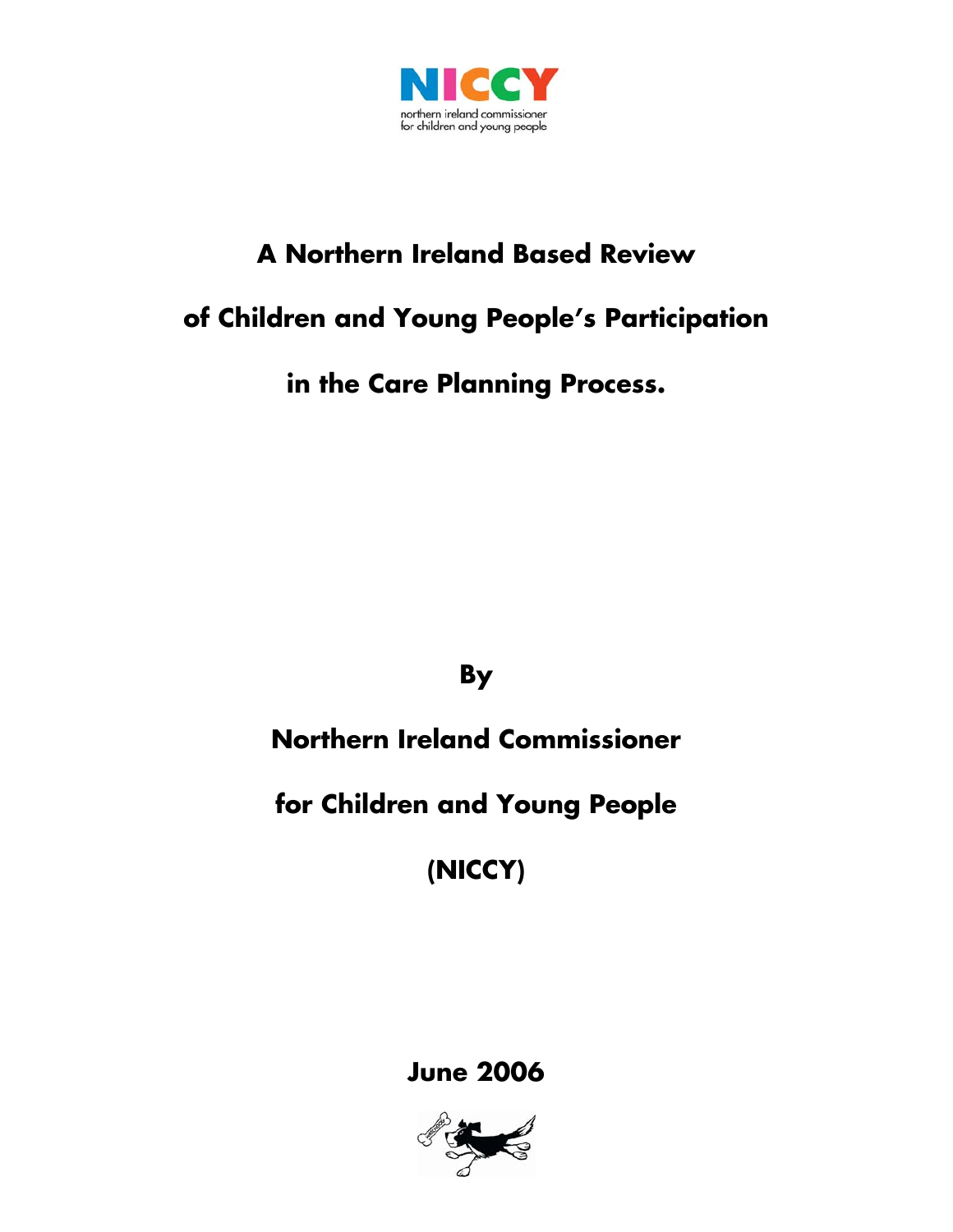

#### **Acknowledgements**

NICCY wish to thank all those individuals and organisations whose contribution or participation made this review possible. Particular thanks are due to:

- All the children and young people who offered their views so freely and enthusiastically in both questionnaires and focus groups/interviews;
- VOYPIC: for the provision of training and the involvement of their peer researchers during the review;
- The Review Steering Group: for their guidance and willingness to share their expertise;
- Nominated Trust Liaisons: for their assistance in accessing review participants and their guidance throughout the process;
- All other Trust staff who completed questionnaires and/or participated in focus groups.

Your contributions are greatly valued.